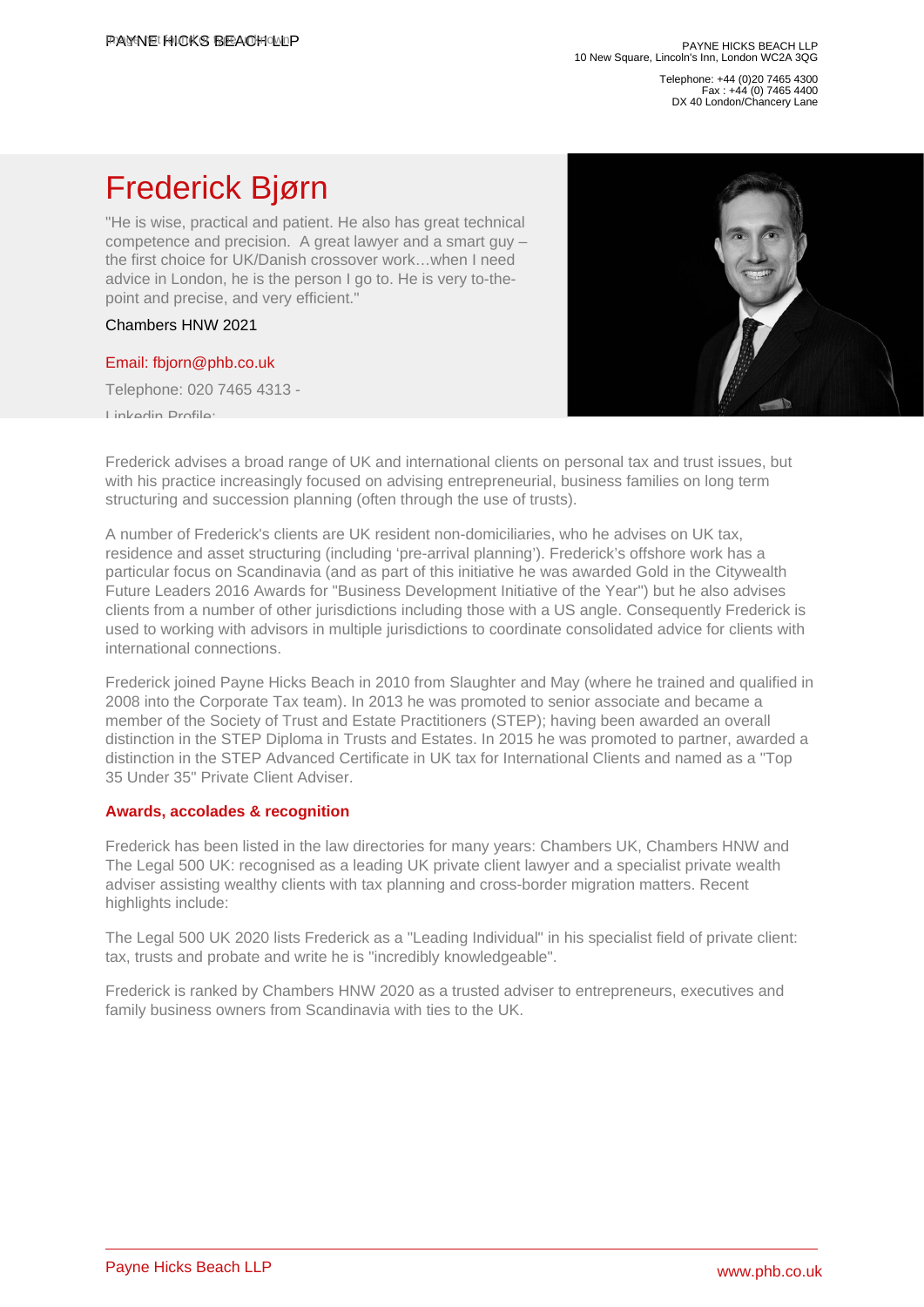Telephone: +44 (0)20 7465 4300 Fax : +44 (0) 7465 4400 DX 40 London/Chancery Lane

Chambers HNW 2021 ranks Frederick as a "Leading Individual". One commentator says: "He listens well, provides big-picture advice, helps me to focus on what is important to implement and brings matters to a practical conclusion." The source continues: "He is wise, practical and patient. He also has great technical competence and precision." With the directory recognising him with expertise based abroad in Denmark, it states that Frederick is well known in the London market as a strong choice for private wealth work involving Scandinavia. One Danish lawyer describes Bjørn as "a great lawyer and a smart guy – the first choice for UK/Danish crossover work," and another says that "when I need advice in London, he is the person I go to. He is very to-the-point and precise, and very efficient."

Legal Week lists Frederick in its Private Client Global Elite 2019 and he features in The Spear's 500 2021 as a "Recommended Tax & Trust Lawyer" who is commended as a "distinguished individual". Citywealth Leaders List 2019 features him as a "Leading Lawyer" for estate planning.

# Articles & speaking engagements

# Upcoming

June 2022: International trust and private client conference, Guernsey - speaking on how to future proof your family office

#### [https://informaconnect.com/international-trust-private-client-guernsey/](�� h t t p : / / o 	 h t t p s : / / i n f o r m a c o n n e c t . c o m / i n t e r n a t i o n a l - t r u s t - p r i v a t e - c l i e n t - g u e r n s e y /)

June 2022: International trust and private client conference, Jersey - speaking on how to future proof your family office.

#### [https://informaconnect.com/international-trust-private-client-jersey/](�� h t t p : / / o 	 h t t p s : / / i n f o r m a c o n n e c t . c o m / i n t e r n a t i o n a l - t r u s t - p r i v a t e - c l i e n t - j e r s e y /)

-----

May 2022: Intelligence Forums Round Table - speaking on domicile and morality of tax.

# [https://www.phb.co.uk/legal-updates/payne-hicks-beach-private-wealth-expert-hosts-intelligence](�� h t t p s : / / w w w . p h b . c o . u k / l e g a l - u p d a t e s / p a y n e - h i c k s - b e a c h - p r i v a t e - w e a l t h - e x p e r t - h o s t s - i n t e l l i g e n c e - f o r u m s - r o u n d - t a b l e)[forums-round-table](�� h t t p s : / / w w w . p h b . c o . u k / l e g a l - u p d a t e s / p a y n e - h i c k s - b e a c h - p r i v a t e - w e a l t h - e x p e r t - h o s t s - i n t e l l i g e n c e - f o r u m s - r o u n d - t a b l e)

February 2022: Article Navigating Succession of the Family Business, Family Business United

# [https://familybusinessunited.com/2022/02/10/navigating-succession-of-the-family-business/](�� h t t p s : / / f a m i l y b u s i n e s s u n i t e d . c o m / 2 0 2 2 / 0 2 / 1 0 / n a v i g a t i n g - s u c c e s s i o n - o f - t h e - f a m i l y - b u s i n e s s /)

September 2021 : Informa International Trust and Private Client Conference (Jersey & Guernsey) – speaking on Next Generation Succession Planning

# [https://www.phb.co.uk/legal-updates/informa-international-trust-private-client-jersey-guernsey-2021](�� h t t p s : / / w w w . p h b . c o . u k / l e g a l - u p d a t e s / i n f o r m a - i n t e r n a t i o n a l - t r u s t - p r i v a t e - c l i e n t - j e r s e y - g u e r n s e y - 2 0 2 1)

September 2021 : Informa US/UK Tax Planning Conference – speaking on Succession structuring : Trusts and Foundations: Exploring Alternative Structuring Uses

[https://www.phb.co.uk/legal-updates/informa-us-uk-tax-planning](�� h t t p s : / / w w w . p h b . c o . u k / l e g a l - u p d a t e s / i n f o r m a - u s - u k - t a x - p l a n n i n g)

August 2021 : Article Barriers to Succession Planning – Boom to bust in three generations

#### [https://www.phb.co.uk/legal-updates/barriers-to-succession-planning-boom-to-bust-in-three-generations](�� h t t p s : / / w w w . p h b . c o . u k / l e g a l - u p d a t e s / b a r r i e r s - t o - s u c c e s s i o n - p l a n n i n g - b o o m - t o - b u s t - i n - t h r e e - g e n e r a t i o n s)

May 2021: Informa Cross Border International Planning Conference – speaking on Planning considerations for those planning to move to the UK

[https://www.phb.co.uk/legal-updates/informa-connect-planning-considerations-for-those-looking-at-a](�� h t t p s : / / w w w . p h b . c o . u k / l e g a l - u p d a t e s / i n f o r m a - c o n n e c t - p l a n n i n g - c o n s i d e r a t i o n s - f o r - t h o s e - l o o k i n g - a t - a - m o v e - t o - t h e - u k)[move-to-the-uk](�� h t t p s : / / w w w . p h b . c o . u k / l e g a l - u p d a t e s / i n f o r m a - c o n n e c t - p l a n n i n g - c o n s i d e r a t i o n s - f o r - t h o s e - l o o k i n g - a t - a - m o v e - t o - t h e - u k)